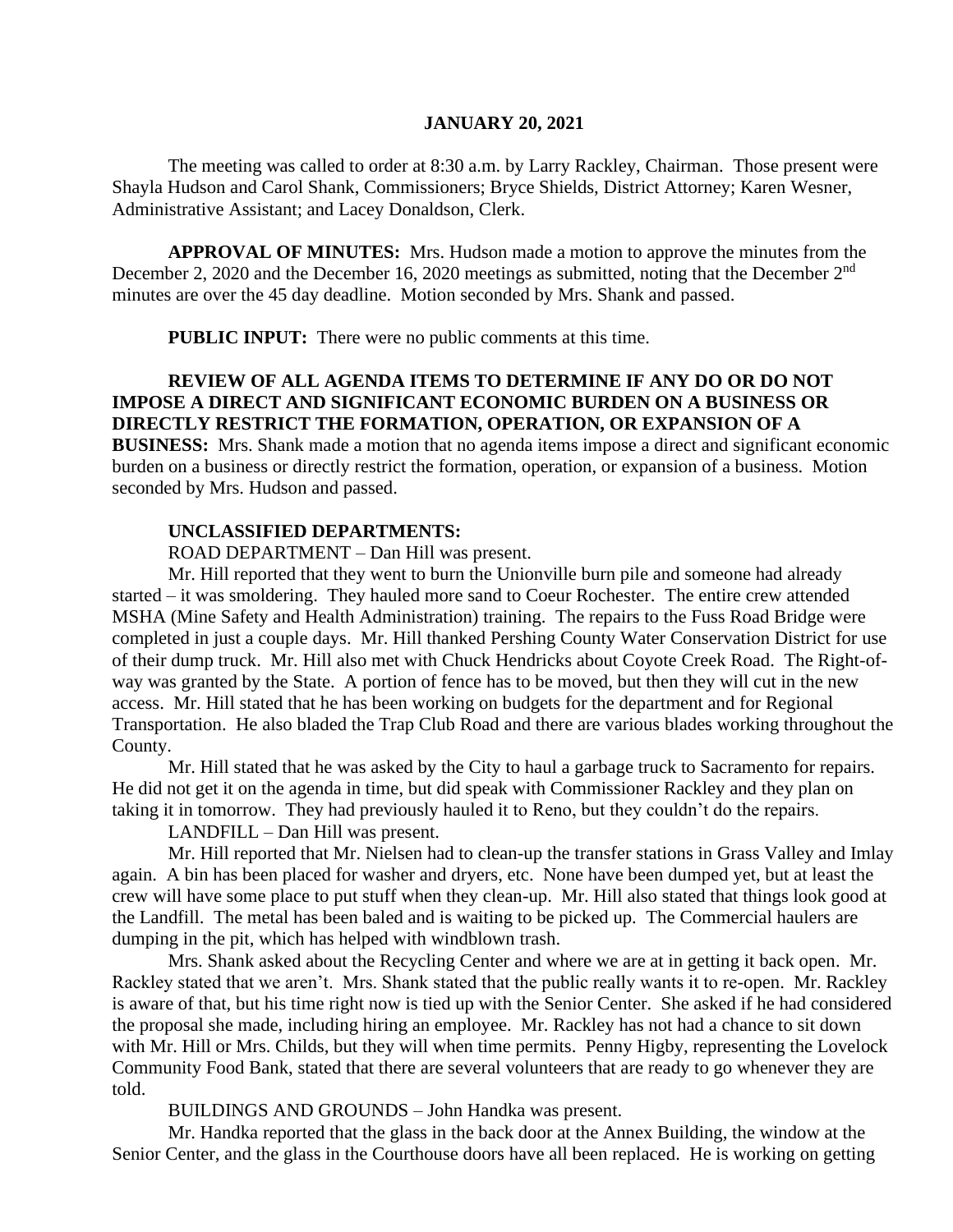the hand painted detailing done on the Courthouse doors. Mr. Handka stated that the arborists were here last week to remove hazardous tree limbs in the Courthouse Park. The guys have also been working out at the softball feels in preparation for Lover's Aloft.

Mr. Rackley stated that he received a message from Pat Irwin that the official Lover's Aloft event has been canceled; however, they will still have 15-20 balloons here informally.

Mrs. Shank stated that she was asked by Terri Wilcox, the Rec Board Secretary, to contact POOL/PACT regarding the swimming pool claim. Mrs. Shank asked how soon the repairs need to be made in order to open the pool on time. Mr. Handka stated that it depends on what is done and the contractor's schedules.

Mr. Handka also reported that the Imlay house is being stucco' d today. He checked into motion sensors and door sensors for all the County buildings and it would cost approximately \$10,000.

Penny Higby stated that she needs a key to the Imlay Community Center.

PERSHING COUNTY FIRE/AMBULANCE REPORTS –

*GRASS VALLEY FIRE:* Mr. Rackley read a report from Sean Burke. Mr. Burke is currently helping administer COVID-19 vaccinations. They currently have 14 of their 18 positions filled on the department. They have had a busy start to 2021 with several medical calls. Mr. Burke is still looking for a commercial mechanic to service the department's vehicles. Mr. Burke is also still working on the department's budget for FY22.

PERSHING COUNTY EMERGENCY OPERATIONS MANAGER / LEPC – Mr. Rackley reported that LEPC (Local Emergency Planning Commission) met on January 13th and approved the Tri-County Hazard Mitigation Plan. Mr. Burke is preparing to submit the annual SERC (State Emergency Response Commission) reports. The EMPG (Emergency Management Planning Grant) grant was just issued, so he is going over the reporting requirements and the reimbursement procedures. The County Hazmat Plan has been re-written and approved by LEPC. They are conducting about one COVID Vaccination event each week and are trying to get the State Board of Pharmacies to come out the first week of February to do a pod for the schools and the  $65+$  age group. It was noted that a plan to get vaccination information out to the public is needed.

GRASS VALLEY ADVISORY BOARD – Mr. Rackley read a report from Sean Burke. Their January meeting is cancelled. There has been some interest to build a park at the Community Center. The individual was told to come to the next advisory Board meeting to discuss further.

Mrs. Shank asked if the Tri-County and the Hazmat Plans need to be approved by the County Commission. Mr. Shields feels they need to at least be presented to the Board, but isn't sure they have the authority to approve.

SAFETY/CHN/CEMETERY – Mr. Rackley stated that Ms. Haas has been busy with vaccinations.

IT DEPARTMENT – Justin Abbott was present.

Mr. Abbott reported that he has seen an uptick in the number of phishing emails. They are easy to spot as they are still using the pershingcounty.net email addresses. He is continuing to move forward on the network infrastructure upgrades. Technicians from FCC Communications should be here this afternoon and tomorrow to run cable, etc. Next week J4 will be out to deploy the firewalls. This will cause some network outages, anywhere from 15 minutes to an hour.

### **COEUR ROCHESTER MINE:** UPDATES REGARDING PROGRESS AT THE

ROCHESTER MINE, POA 11 CONSTRUCTION, PERMITTING, AND OTHER GENERAL TOPICS – Elaina Ware, the new General Manager; Greg Robinson, Site Development Manager; Anne Carpenter, Community Relations; Terri West, Nevada Permitting Manager; and Patrick Hickey, Project Director for POA 11, were all present.

Mrs. Ware introduced herself and gave a little bit of her background. She spoke about their efforts in protecting employees from COVID. They did site-wide testing in December and are doing it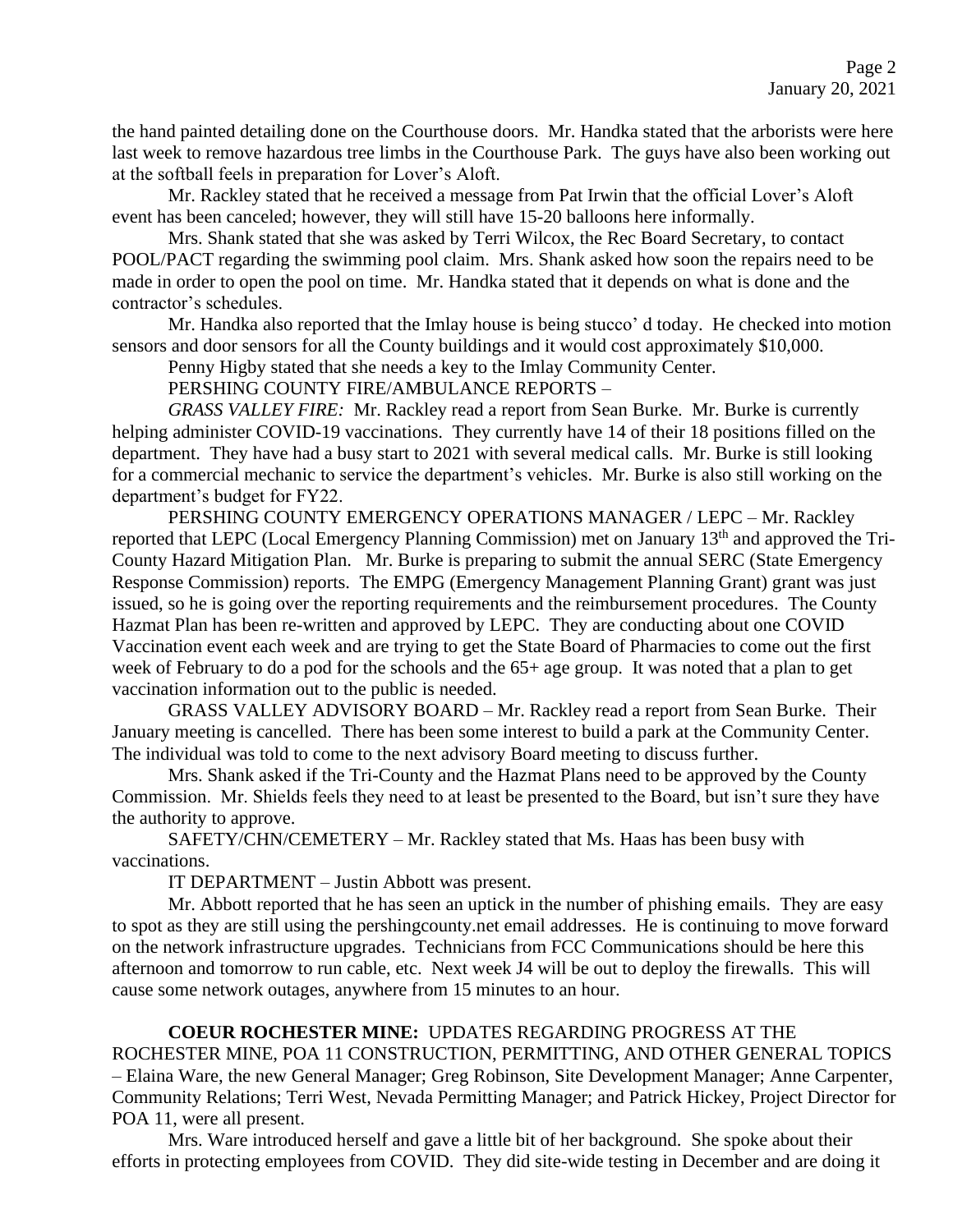again now. They have not seen a big spike in positive cases, but what they did see was quickly alleviated by people quarantining. Employees are also wearing proximity trackers, which also help with tracing exposure. Masks are required and they have given employees access to a self-screening app. The app is not a requirement, so they are still doing temperature checks upon entering the mine site.

Mrs. Ware also spoke about 2020 Performance. There was one Loss Time Injury and zero Notice of Violations. They produced over 3.1 million ounces of silver and 27 oz of gold. They proved out the HPGR (high-pressure grinding roll) business case, achieved POA 11 approval and began construction.

Mr. Robinson continued the presentation speaking about POA 11. By mid-February, there should be a couple hundred construction workers on site. They will be installing a digital kiosk at City Hall, which will be given to them at the completion of POA 11. They will also place another informational kiosk (not digital) up Limerick Canyon for those traveling through the area.

Ms. West stated that the permitting for Limerick and Packard are pretty much completed. Looking toward future projects, they will concentrate on an area west of Rochester called Lincoln Hill. They have completed base-line studies and the Plan of Operation for submittal to the BLM. The next step will be the NEPA (National Environmental Policy Act) process, which is a six month process.

Lastly, Mrs. Ware spoke about potential Legislative changes that are being proposed regarding Net Proceeds.

Mr. McDougal stated that it will be critical that the Board keep an eye on any impacts to the Lovelock/Oreana Hydrologic Sub-Basin.

Mr. Robinson also spoke about their web address and contact information if anyone has questions or concerns. Mrs. Ware also spoke about busing contractors to limit the amount of traffic and wear and tear of the road. They are also looking at implementing busing for employees as well.

## **PLANNING AND BUILDING DEPARTMENT / IMLAY WATER:** James Evans was present.

REQUEST FOR REVIEW AND APPROVAL OF A PARCEL MAP APPLICATION ON APN #008-690-37 FOR OPEN MOUNTAIN ENERGY. THE APPLICANT IS PROPOSING TO DIVIDE THE EXISTING PARCEL INTO ONE (1) 577.77  $\pm$  ACRE PARCEL AND ONE (1) 9.39  $\pm$  ACRE PARCEL. THIS PARCEL IS SITUATED ALONGSIDE INTERSTATE 80 WHICH BISECTS IT INTO NON-CONTIGUOUS PORTIONS. THIS PARCEL DOES NOT HAVE DIRECT ACCESS TO AND FROM I-80 BUT DOES HAVE ACCESS FROM AND EXISTING DIRT ROAD KNOW AS FRONTAGE ROAD. THERE IS A 40-FOOT-WIDE PROPOSED EASEMENT TO ALLOW ACCESS TO PARCEL 2 VIA A NEW ACCESS ROAD WHICH WILL BE CONSTRUCTED THROUGH PARCEL 1. IN ADDITION, PARCEL 2 WILL BE LOCATED ENTIRELY ON THE EAST SIDE OF I-80. THIS DIVISION WILL ALLOW THE APPLICANT TO BUILD A NEW ENERGY SUBSTATION ON THE SMALLER PARCEL # 2 WHICH WILL THEN BE CONVEYED TO NV ENERGY AFTER CONSTRUCTION. THE PARCEL IS ZONED AGRICULTURE, MINING, RECREATION AND LOCATED ON THE EAST SIDE AND WEST SIDES OF INTERSTATE 80 ABOUT 4.4 MILES NORTH OF THE RYE PATCH EXIT IN PERSHING

COUNTY, NV. – Brad Peters of Open Mountain Energy was present through Zoom. Mr. Evans stated that this item came before the Regional Planning Commission on January 6, 2021 and they voted to recommend approval.

Mrs. Shank made a motion to approve the Parcel Map Application on APN #008-690-37 for Open Mountain Energy as presented, noting that they are not subdividing the property and referencing the findings in Section 17.404.35 A-O of the Pershing County Development Code. Motion seconded by Mrs. Hudson and approved.

DISCUSSION AND APPROVAL TO AUTHORIZE THE AMENDMENT OF CHAPTER 108 OF THE PERSHING COUNTY DEVELOPMENT CODE TO AUTHORIZE SOLAR ENERGY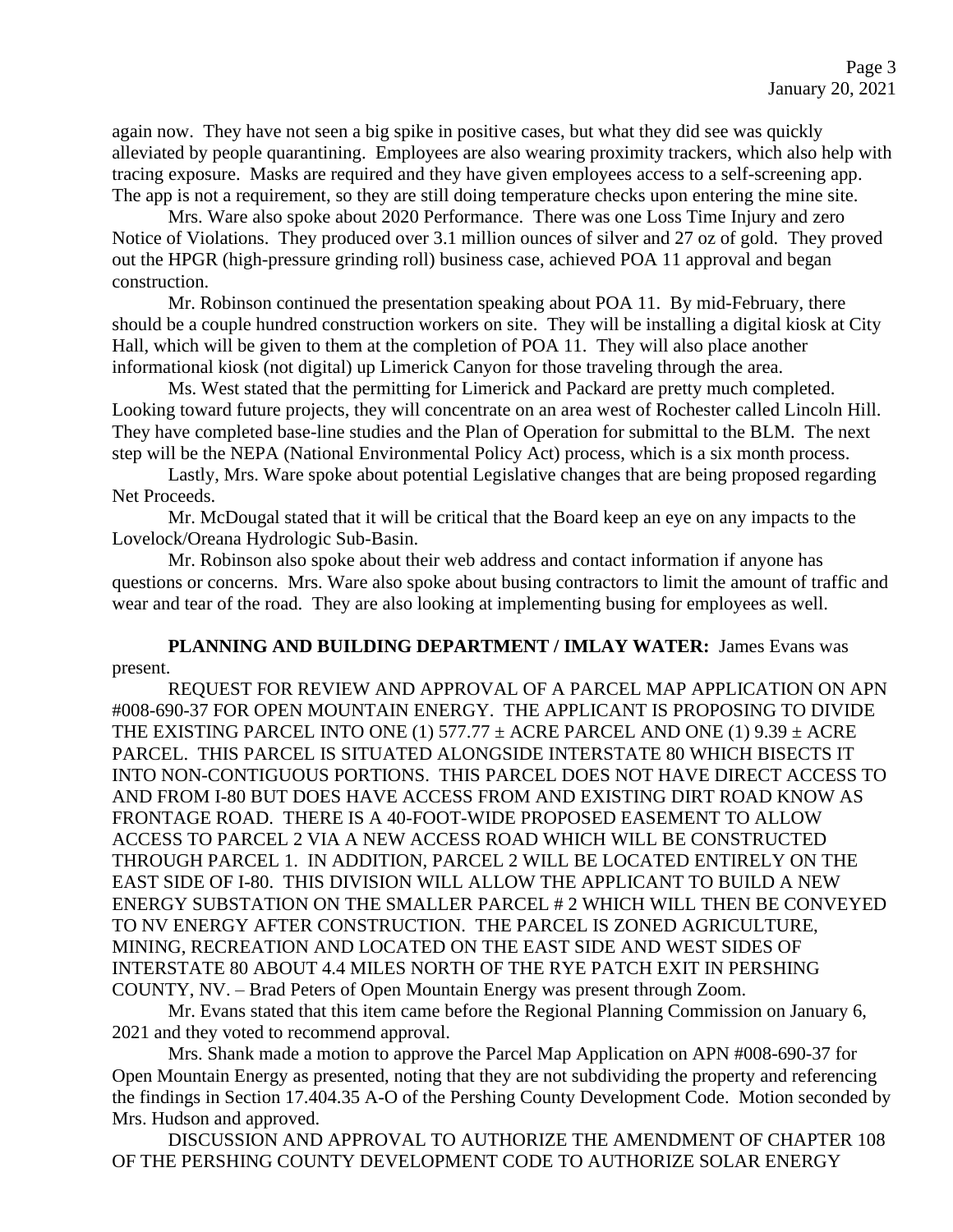GENERATION FACILITIES AS AN ALLOWED USE WITH A SPECIAL USE PERMIT WITHIN THE AGRICULTURAL PRESERVATION OVERLAY DISTRICT IN ACCORDANCE WITH RESOLUTION #12-20-01 AS ADOPTED BY THE PERSHING COUNTY REGIONAL PLANNING COMMISSION – Mr. Evans stated that this also came before the Regional Planning Commission on January 6, 2021. The Planning Commission voted to adopt Resolution #12-20-01, which recommends an amendment to Title 17 of the Pershing County Development Code, Chapter 108, allowed uses, to authorize solar energy generation facilities as an allowed use with a Special Use Permit within the Agricultural Preservation Overlay District.

Linda Bullen, Legal Counsel for Pershing Solar, and Jordan Levin were present via Zoom.

Dan Knisley from Great Basin Farms spoke. Mr. Knisley showed the Board some maps and discussed water rights. He has friends in Churchill County that are running farms next to solar farms and they seem to be good neighbors.

Mrs. Shank stated that one of the concerns is dust and smoke when the farms are operating. Ms. Bullen stated that they are not suggesting any change of use to neighbor's property and they have no issues with farming activities.

Benny Hodges, former PCWCD (Pershing County Water Conservation District) Manager spoke about the Ag Preservation areas and water righted land.

Ms. Levin reiterated Ms. Bullen's statements regarding dust, etc. not being an issue. Agriculture and Solar farming are great partners.

Mr. McDougal doesn't have a problem with re-use of marginal ground, but he is concerned that a future Planning Commission may rubber stamp Special Use Permits without advisement or consent from PCWCD. He asked if language can be added to today's decision to prevent that.

Mrs. Shank asked if the Planning Commission's Resolution could be amended to include a statement like Mr. McDougal suggested. Mr. Shields stated that the Development Code already includes that. If the Water District has a concern, they can always express that concern to the Planning Commission. Mrs. Shields also stated that the County can't create a special law to address one instance. The Planning Commission has the authority to add conditions when issuing a Special Use Permit. Ann Carpenter from Coeur Rochester asked if there is a reclamation bond required for solar energy projects. Mr. Shields stated that it isn't required under the Code, but it could be under the Special Use Permit and he will certainly recommend that.

Carl Clinger, Chairman of Big Meadow Conservation District, spoke. Mr. Clinger stated that conservation districts aren't land use agencies, but they are responsible for the proper use of soil, water, air, plants and animals. He recommends not approving this amendment. The Ag Preservation District was established over 30 years ago and has worked will. It was established to address the encroachment of housing into the ag area. He feels that allowing solar in the AP sets a precedent. When the ag dust causes the solar companies a problem, there will be pressure put on farming.

Kevin Kalsem, a local farmer, stated that he can't think about a better, quieter neighbor than a solar farm. His only concern is reclamation after the project is finished for any reason. The land they want to utilize is unusable, non-water righted property.

Mr. McDougal added that he does feel that solar farms are a consistent use for those nonfarmable grounds and supports the amendment.

Mr. Rackley stated that he did go look at the proposed site and it is sage brush and sand.

Mrs. Shank made a motion to approve moving forward with amending Chapter 108 of the Pershing County Development Code to authorize solar energy generation facilities as an allowed use with a Special Use Permit within the Agricultural Preservation Overlay District. Motion seconded by Mrs. Hudson and carried.

DISCUSSION REGARDING MORATORIUM IN THE GRASS VALLEY, PERSHING COUNTY AREA REGARDING FUTURE DIVISION OF PARCELS – Mr. Evans stated that he didn't request this item and didn't have any information. Carl Clinger stated that this is currently being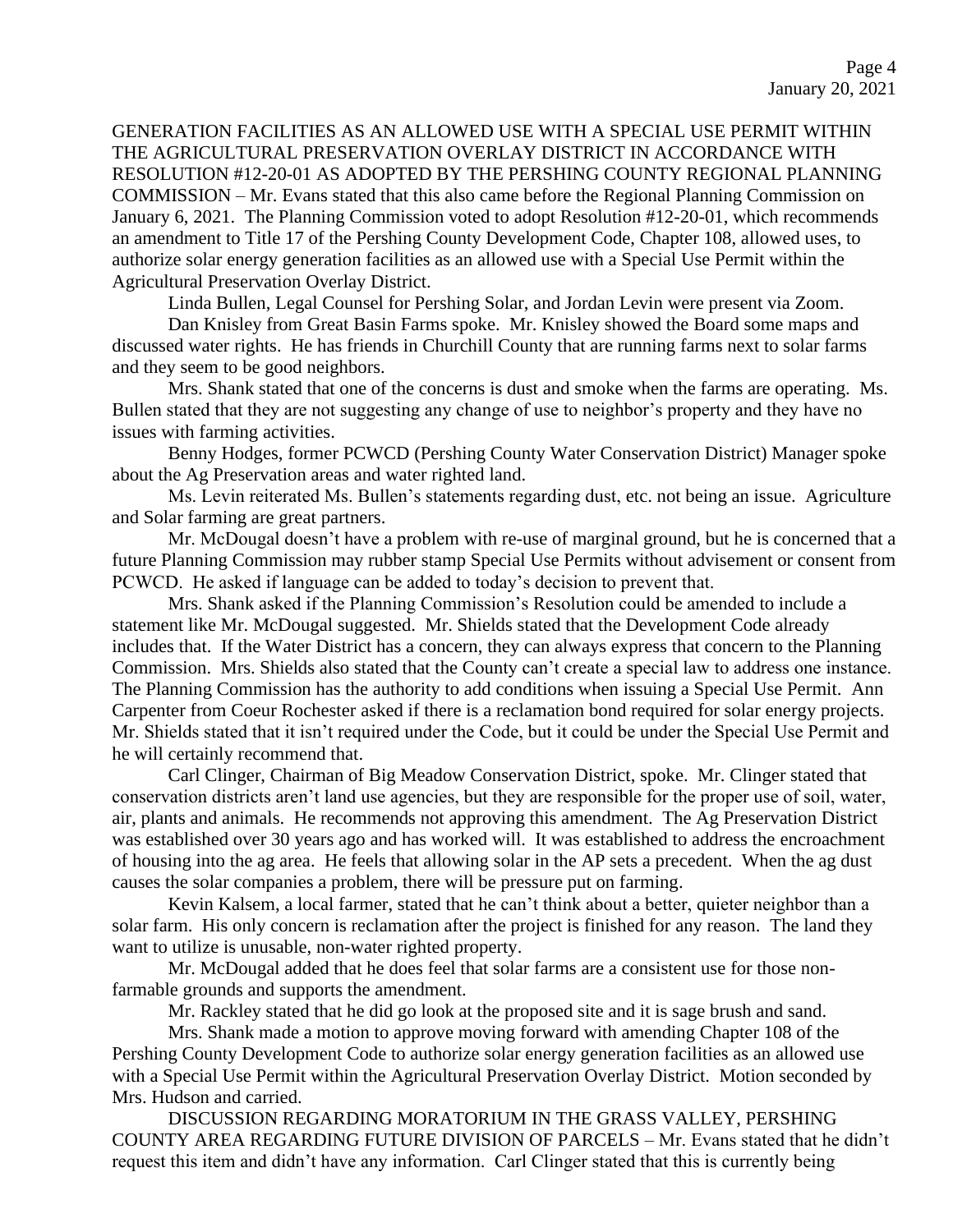discussed by the Planning Commission. This item will be discussed again when the Planning Commission is ready.

## **UNCLASSIFIED DEPARTMENTS, CONT.D:**

ECONOMIC DEVELOPMENT – Heidi Lusby-Angvick was present.

*Brownfields Grant project update:* Mrs. Lusby-Angvick reported that the workshop was postponed due to lack of participation. They currently plan to postpone until the downtown is cleaned up. A contractor, Broadbent, has been selected for the clean-up and all the property owners are now on board. NDEP is working on the scope of work and a planning meeting is in the works as well.

*Economic Development update:* It was noted that Nevada Works needs a letter appointing Shayla Hudson as Pershing County's representative.

*Notice of Intent to withdraw from Northern Nevada Regional Development Authority (NNRDA) effective July 1, 2021 and Approval to send letter to Northern Nevada Regional Development Authority:* 

Mrs. Shank made a motion to send a letter to Northern Nevada Regional Development Authority giving them notice of our intent to withdraw from NNRDA effective July 1, 2021. Motion seconded by Mrs. Hudson and passed.

Mrs. Lusby-Angvick stated that the City of Lovelock has already sent their letter.

**JOSEPH LEDNICKY, UNIVERSITY OF NEVADA, EXTENSION, CLARK COUNTY OFFICE:** PRESENTATION OF THE NEVADA ECONOMIC ASSESSMENT PROJECT (NEAP) FOR PERSHING COUNTY – Mr. Lednicky and Buddy Borden gave a presentation through Zoom.

The University of Nevada, Reno-Extension, University Center for Economic Development, College of Agriculture, Biotechnology, and Natural Resources, CABNR Experiment Station, U.S. Forest Service, Bureau of Land Management, USDA Rural Development and Nevada Association of Counties are sponsoring this statewide initiative. The project aims to provide county, state and federal agencies, and their partners with quantitative and qualitative baseline data and analyses to better understand trends in each county's demographic, social, economic, fiscal, and environmental characteristics. It was noted that this is the first draft. Changes will continually be made as things come up or change.

The Board did not have any follow-up questions.

## **EIDE BAILLY, PRESENTATION OF THE FY2020 AUDIT REPORT; APPROVAL AND ACCEPTANCE OF THE FY2020 AUDIT REPORT:** Terri Gage and Pam Truss from Eide Bailly were present.

Ms. Gage stated that Pershing County received an unmodified opinion for the financial statements for the year ended June 30, 2020. This is the highest level of opinion given. She also gave an overview of the County's financial statements. The assets of Pershing County exceeded its liabilities at the close of the fiscal year by \$11,129,694. The County's total net position increased by \$300,120. The County's ending fund balances also increased by \$707,169 in comparison with the prior year. The County's total debt decreased by \$87,493. Other postemployment benefits liability increased by \$112,328 over the prior year.

The County did not have any violations of NRS (Nevada Revised Statutes) or NAC (Nevada Administrative Code).

Mrs. Shank made a motion to approve and accept the FY2020 Audit Report as presented by Eide Bailly. Motion seconded by Mrs. Hudson and passed.

#### **ELECTED DEPARTMENTS:**

RENE CHILDS, RECORDER-AUDITOR – Mrs. Childs gave the Board the monthly reports. She has been working on year-end adjustments and preparing for budget workshops.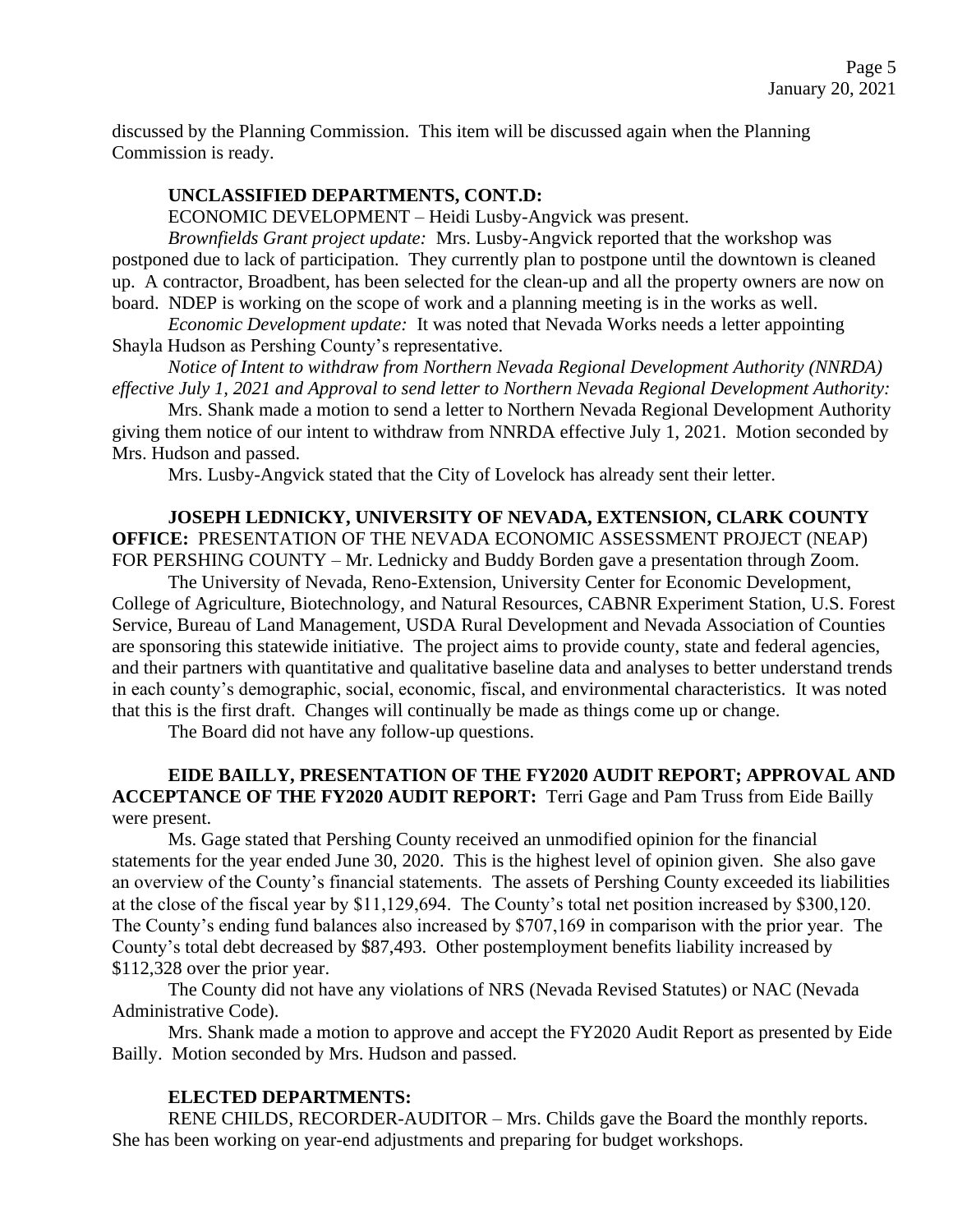SHERIFF'S DEPARTMENT – *Salary Resolution, J. Rogers:* Mrs. Hudson made a motion to approve the Salary Resolution for John Rogers effective January 4, 2021. Motion seconded by Mrs. Shank and passed.

**UPDATE ON PROGRESS OF SITE LOCATION, DESIGN, FUNDING, AMENITIES AND CONSTRUCTION OF FUTURE LAW ENFORCEMENT CENTER:** Mr. Rackley reported that the Windmill Building was auctioned on Thursday. The County was able to purchase it for the minimum bid. We are waiting for the title company to prepare a deed. Mr. Shields stated that there may be some tenants in the building. He offered to contact them to make arrangements until the building has been demolished. Mr. Rackley stated that in the near future, a workshop will need to be held to discuss the next steps. Mrs. Shank stated that financing will also have to be discussed.

Mr. Shields stated that Mr. Hill is working with Ed Griffin on moving the building off the other property.

Mrs. Hudson asked if we are building a new facility, can a juvenile detention center be included. Mr. Shields spoke about site, sound and proximity restrictions. Juveniles cannot be housed in the same facility as adults.

**11TH JUDICIAL DISTRICT YOUTH AND FAMILY SERVICES:** REQUEST FOR APPROVAL OF CONTRACT AGREEMENT WITH NORTHEASTERN NEVADA JUVENILE DETENTION CENTER – Katy North was present.

Ms. North stated that the contract needs to be updated. She noted that we have contracts with both Elko and Churchill counties. Mr. Shields has reviewed the contract and doesn't see any issues.

Mrs. Shank made a motion to approve the contract agreement with Northeastern Nevada Juvenile Detention Center as presented. Motion seconded by Mrs. Hudson and passed.

**PROCLAMATIONS AND AWARDS:** There were no Proclamations or Awards considered.

**DERBY FIELD AIRPORT:** Mr. Rackley stated that there was a pre-construction meeting Monday morning. Installation of the fencing has started, and they anticipate the project being completed in 3-4 weeks. There is an Airport Advisory Board meeting this afternoon.

**BOARD APPOINTMENTS:** The following letters were received:

| Kent Ames             | Reappointment to 911 Advisory Board   |
|-----------------------|---------------------------------------|
| Jana Laird            | <b>Reappointment to Museum Board</b>  |
| <b>Bonnie Skoglie</b> | <b>Reappointment to Museum Board</b>  |
| Alby Redick           | <b>Reappointment to Airport Board</b> |

Mrs. Shank made a motion to reappoint Kent Ames, Jana Laird, Bonnie Skoglie and Alby Redick to their respective boards. Motion seconded by Mrs. Hudson and passed.

A letter was also in the packet from Sherri Pierce to be reappointed to the Cemetery Board, but that was taken care of at the last Commission meeting. The Board was also in receipt of a letter from the City of Lovelock stating that they had appointed Jeanne Munk to continue serving on the Senior Center Advisory Board.

CENTRAL NEVADA REGIONAL WATER AUTHORITY – Mrs. Shank made a motion to appoint Robert McDougal as the Pershing County appointee to the Central Nevada Regional Water Authority. Motion seconded by Mrs. Hudson. No vote was held as a letter from Mr. McDougal is needed expressing his interest. Mr. Rackley would like to hear from James Evans before proceeding. Motion rescinded.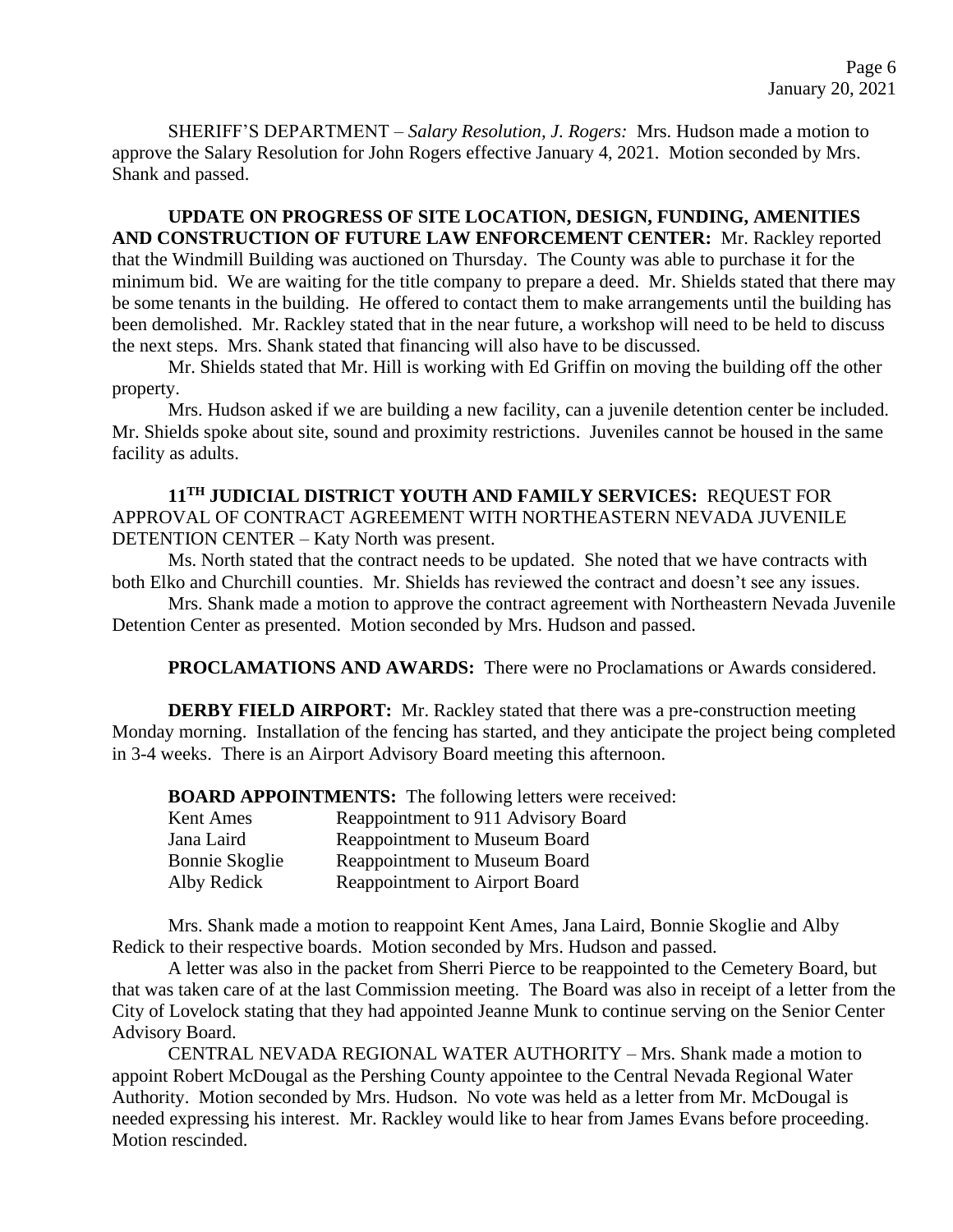# **NEVADA DIVISION OF WATER RESOURCES:** APPROVAL OF JULY 1, 2021 TO JUNE 30, 2022 BUDGET FOR THE HUMBOLDT RIVER DISTRIBUTION IN THE AMOUNT OF \$94,856.97 – It was explained for Mrs. Hudson's benefit that the Nevada Division of Water Resources sends the County Assessor their budget for the various water distributions annually. This is a pass through assessment that is included on the tax bills.

Mrs. Hudson made a motion to approve the July 1, 2021 through June 30, 2022 budget for the Humboldt River Distribution in the amount of \$94,856.97. Motion seconded by Mrs. Shank and passed.

The meeting recessed at 11:43 a.m. for a Litigation meeting and reconvened at 11:50 a.m.

**REPORT FROM LEGAL:** Mr. Shields stated he received an email yesterday inquiring whether the county would like to make comments on an Environmental Impact Statement for the extension of the mine off Coal Canyon Road. This will be put on a future agenda for discussion.

**REPORT FROM ADMINISTRATIVE ASSISTANT / HR REP:** DISCUSSION REGARDING THE EMERGENCY PAID SICK LEAVE ACT (EPSL) AND EMERGENCY FAMILY AND MEDICAL LEAVE EXPANSION ACT (EFMLA) FOR EMPLOYEES WHICH WAS NOT EXTENDED IN THE CONSOLIDATED APPROPRIATIONS ACT 2021, AND HOW PERSHING COUNTY WILL PROCEED BY EITHER 1) DISCONTINUE THE PAID LEAVE; 2) CONTINUE LEAVE UNDER THE ACTS; OR 3) CREATE A NEW PROGRAM WITH SIMILAR BENEFITS – Mrs. Wesner recommends discontinuing the program to see if the Federal Government will make any changes, etc. It was noted that if an employee is out due to COVID they would use their normal sick leave.

Mrs. Shank made a motion to not extend the Emergency Paid Sick Leave Act and Emergency Family and Medical Leave Expansion Act for employees at this time in preparation of action by the Federal Government. Motion seconded by Mrs. Hudson and passed.

Mrs. Wesner also reported that she has been receiving quite a few BDRs (Bill Draft Requests) and has been distributing them to the effected departments as necessary.

She also sat in on a training session with Mrs. Shank.

**ITEMS FOR FUTURE AGENDAS:** Mrs. Shank stated that she will meet with Mrs. Childs to make sure it fits into the budget, but she would like an item on the next agenda to increase the monthly stipend amount for COVID related pay for Sean Burke and Dr. VanGuilder. The previously approved amounts expired December 31st, 2020.

**CORRESPONDENCE:** There was no additional correspondence discussed.

# **MATTERS OF THE BOARD FOR DISCUSSION; BOARD MEMBER REPORTS;**

**BOARD LIAISON REPORTS:** Mrs. Shank stated that she has several meetings coming up. She also stated that as the County's NACO (Nevada Association of County Officials) representative she is on the Legislative committee.

Mrs. Hudson stated that she is still trying to get acclimated.

Mr. Rackley reported that there is an Airport Board meeting this afternoon. Mr. Rackley is meeting with Mineral County TV on February  $12<sup>th</sup>$  to discuss maintenance issues. Both Pershing and Mineral counties have been notified that Valley TV, Norm Powell, is anticipating retirement. There have been several issues with reception. Mr. Rackley went up Saturday. There is an issue inside one of the translators that is intermittent. Mr. Powell will be putting a standby unit in service sometime this week. Regarding Channel 5, there is a part on order and should be back online in a few weeks.